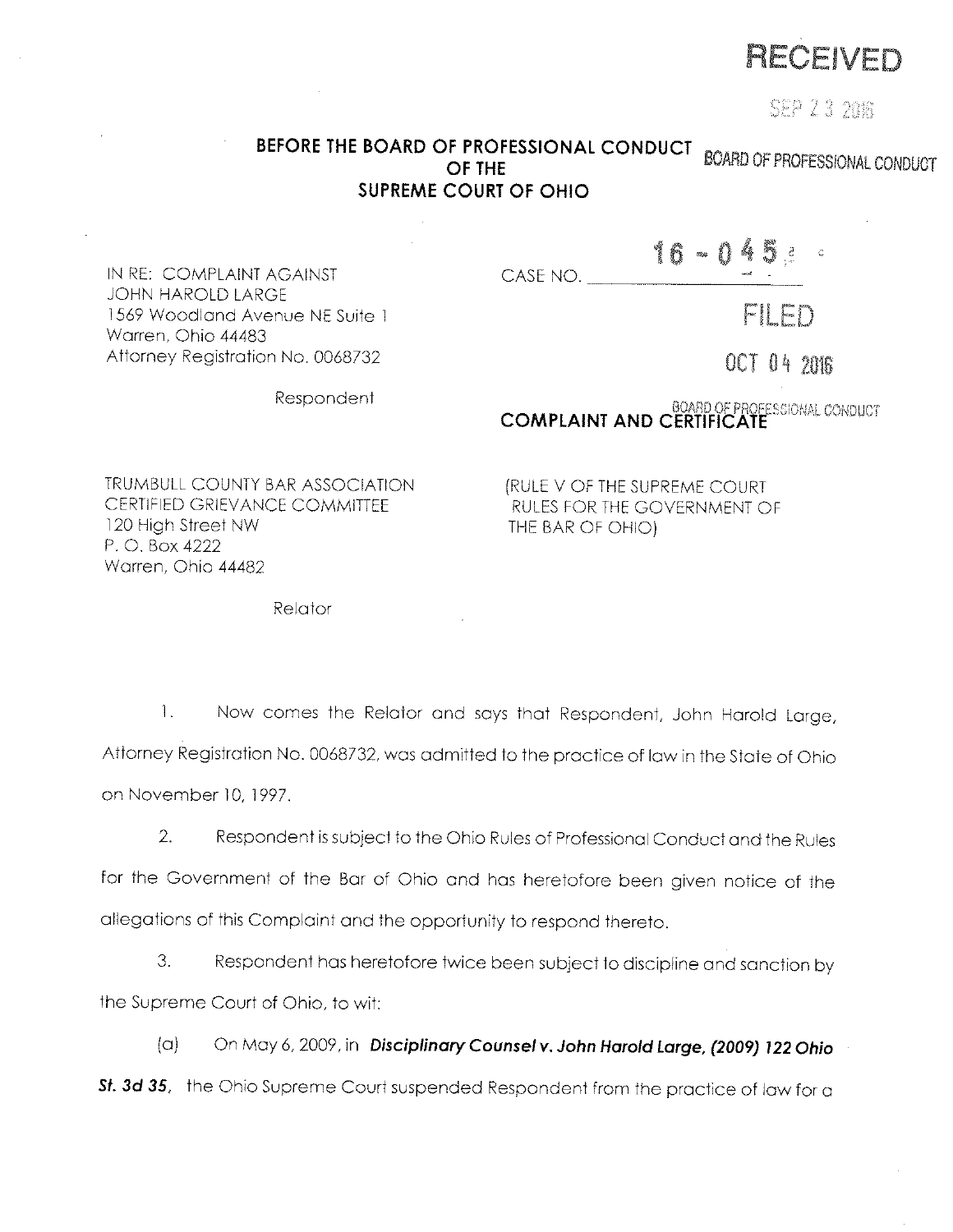period of one year. Relator says that Respondent was reinstated to the practice of law by the Ohio Supreme Court on February 18, 2011.

(b) On November 29, 2012, in **Trumbull County Bar Association v John Harold Large, (2011) 134 Ohio St. 3d 172,** the Ohio Supreme Court suspended Respondent from the practice of law for a period of two years with the final six months stayed with conditions. Relator says that Respondent was reinstated to the practice of law by the Ohio Supreme Court on June 22, 2014.

4. This Complaint is filed as a result of investigations conducted by the Trumbull County Bar Association Certified Grievance Committee and a majority of the Committee members constituting a quorum determining that this Complaint is warranted.

5. Respondent is a solo practitioner whose present office address is 1569 Woodland Avenue NE, Suite 1, Warren, Ohio 44483

#### **COUNT ONE**

#### **THE SUSAN SEARGEANT MATTER**

6. Respondent was retained via a telephone call on or about December 11, 2015 by Susan Seargeant (Seorgeant) of Morgantown, West Va. to represent her to collect a judgment she had against Sharon Cook and also in a second matter before the Magistrate of the Warren, Ohio Municipal Court seeking money from Sharon Cook for loans Seargeant claimed to have made to Cook.

2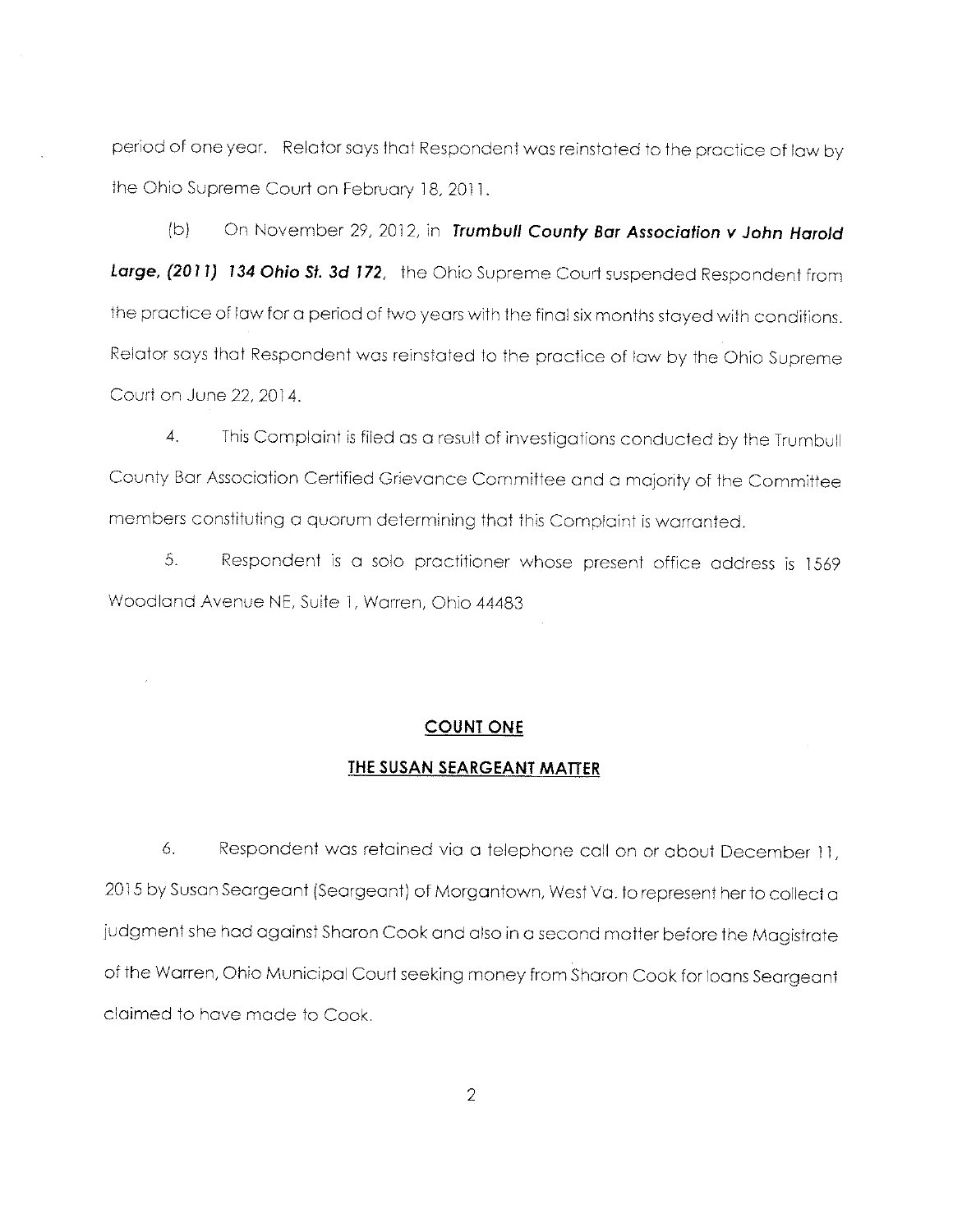7. Respondent agreed to represent Seargeant on a contingency fee basis of one-third of any sums collected and Seargeant was to be responsible for any expenses. Respondent entered an appearance on behalf of Seargeant in the Warren Municipal Court on December 14, 2015 and also filed a motion to continue the trial set for December 16, 2015. Seargeant sent Respondent all of her documents that she says supported her claims against Cook and did not retain copies for herself.

8. Sergeant's case against Cook was set for Magistrate bench trial in the Warren Municipal Court on Morch 2, 2016. On March 1, 2016 Respondent filed a motion to continue the trial because he claimed to have a criminal case scheduled for the same date and time in the Garfield Heights Municipal Court. Respondent did not notify Seargeant of this schedule conflict or the motion for continuance and Seargeant traveled from Morgantown, West Va. for the trial, only to learn upon her arrival at Warren Municipal Court that Respondent would not be appearing on her behalf and that the case would not be going forward.

9. Sergeant's case was then rescheduled for Magistrate bench trial in the Warren Municipal Court for March 23, 2016. Seargeant spoke with Respondent by telephone and Respondent assured Seargeant that he would be at the trial on March 23, 2016 to represent her.

10. Seargeant appeared for the trial on March 23, 2016 in the Warren Municipal Court but Respondent did not appear. The Magistrate called the case for trial and Seargeant was required to represent herself and without the benefit of her documents to support her claims, as such were in the possession of the Respondent.

3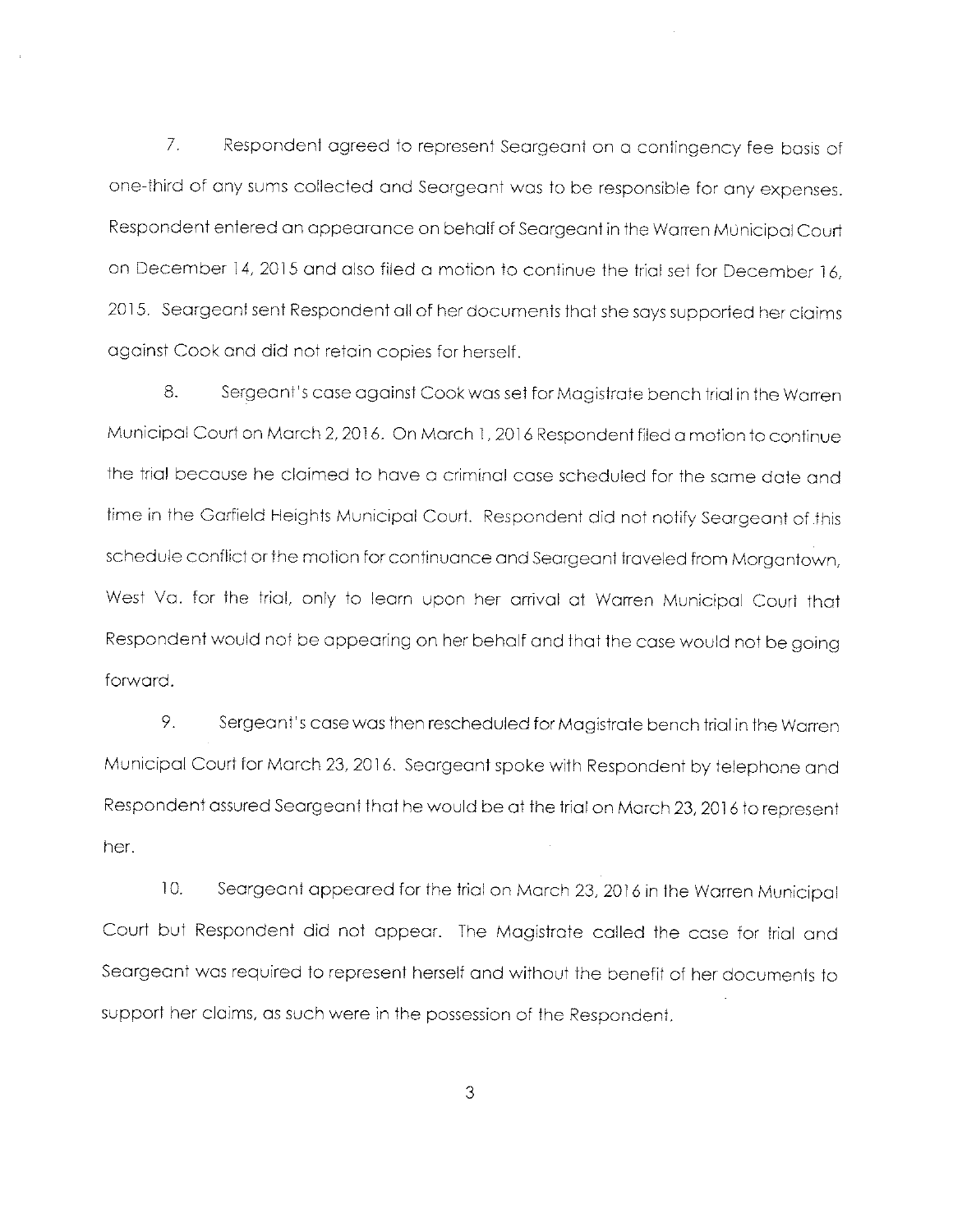11. On March 24, 2016 Respondent filed a notice of withdrawal as counsel for Seargeant and represented that such was being done at Sergeant's request, and Respondent sent Seargeant a letter returning all of their documents.

12. on April 5. 2016 the Magistrate of the Warren Municipal Court entered a decision which was contrary to what Seargeant believed that it should have been.

13. Seargeant contacted Respondent concerning the adverse decision and Respondent agreed to file objections to the decision and in fact did so but the objections were overruled by the Court on June 13, 2016 as being "wholly without merit"

14. On May 17, 2016 Seargeant filed a grievance against Respondent with Relator. The grievance was assigned for investigation to Trumbull County Bar Association Certified Grievance Committee member Robert Root. Respondent was provided with notice of the grievance filing, a copy of the grievance, notified that the investigation was assigned to Root for investigation and was specifically reminded of his duty to fully cooperate in the investigation as required by Gov Bar R V,  $\S$  4 (g).

15. Upon receipt the grievance file Root interviewed Seargeants by telephone and Respondent in person.

17. Respondent's conduct as described in Count One herein violates the Ohio Rules of Professional Conduct, to-wit:

(A) Rule 1 .3 a lawyer shall act with reasonable diligence and promptness in representing a client.

(BJ Rule 1.4 (a) A lawyer shall do all of the following: (3) keep the client informed about the status of the matter.

4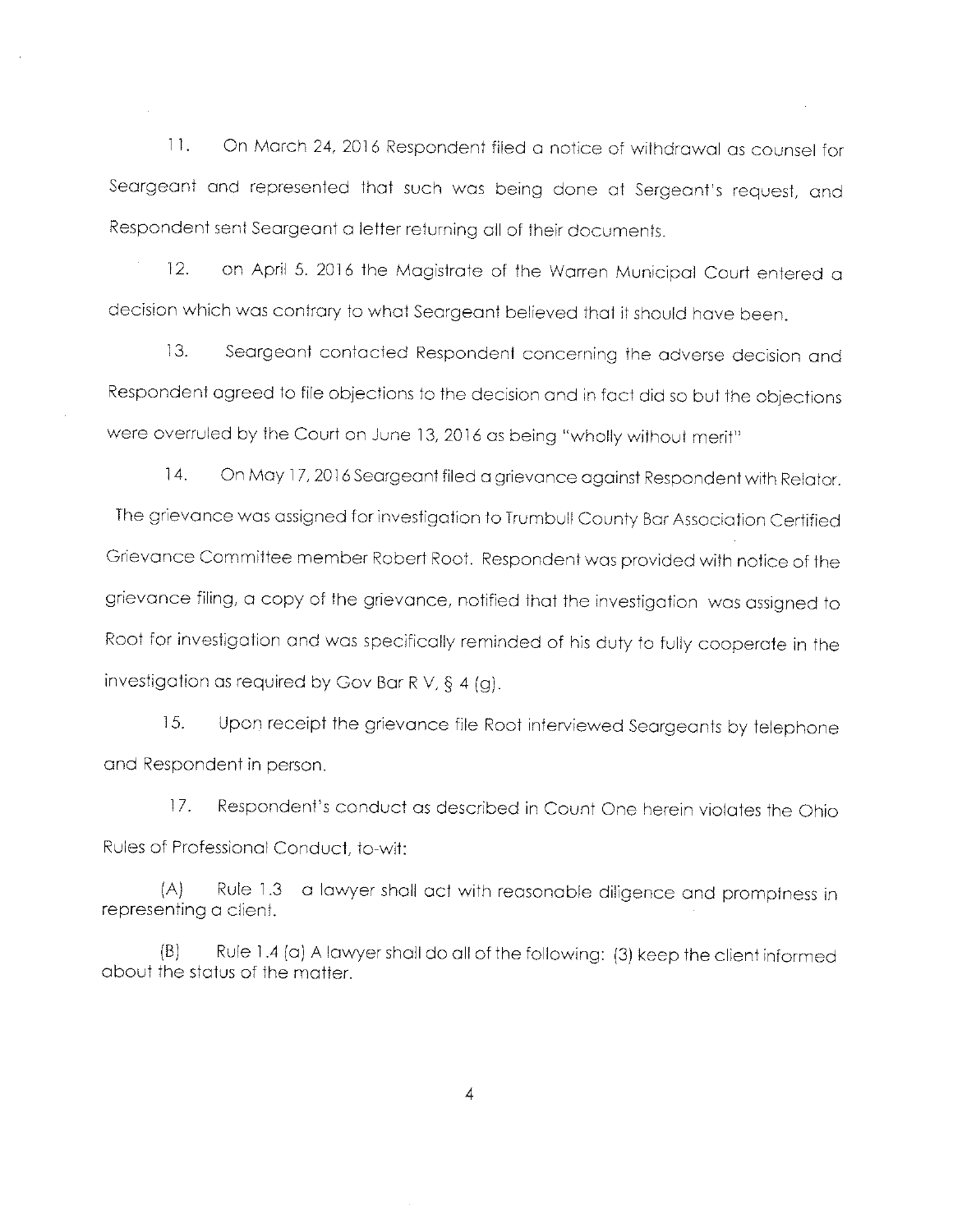#### **CONCLUSION**

WHEREFORE, pursuant to Gov. Bar R. V and the Rules of Professional Conduct,

Relator says that Respondent is chargeable with misconduct and requests that the

Respondent be disciplined pursuant to Rule V of the Rules for the Government of the Bar

of Ohio.

BAR ASSOCIATION TRUMBU By <del>UD</del>LOFF #0005590

BAR COUNSEL FOR RELATOR TRUMBULL COUNTY BAR ASSOCIATION CERTIFIED GRIEVANCE COMMITTEE 151 East Market Street, P. 0. Box 4270 Warren, Ohio 44482 Phone: (330) 393- 1584

#### **CERTIFICATION**

The undersigned, Kevin P. Murphy, Chairman of the Trumbull County Bar Association Certified Grievance Committee hereby certifies that Randil J. Rudloff is authorized to prosecute the Complaint herein to its conclusion. After investigation, Relator believes reasonable cause exists to warrant a hearing on such complaint.

Dated: September /42016

L ,/· *;?bL* ;';/"-

KEVIN P. MURPHY, CHATRMAN TRUMBULL COUNTY BAR ASSOCIATION CERTIFIED GRIEVANCE COMMITTEE